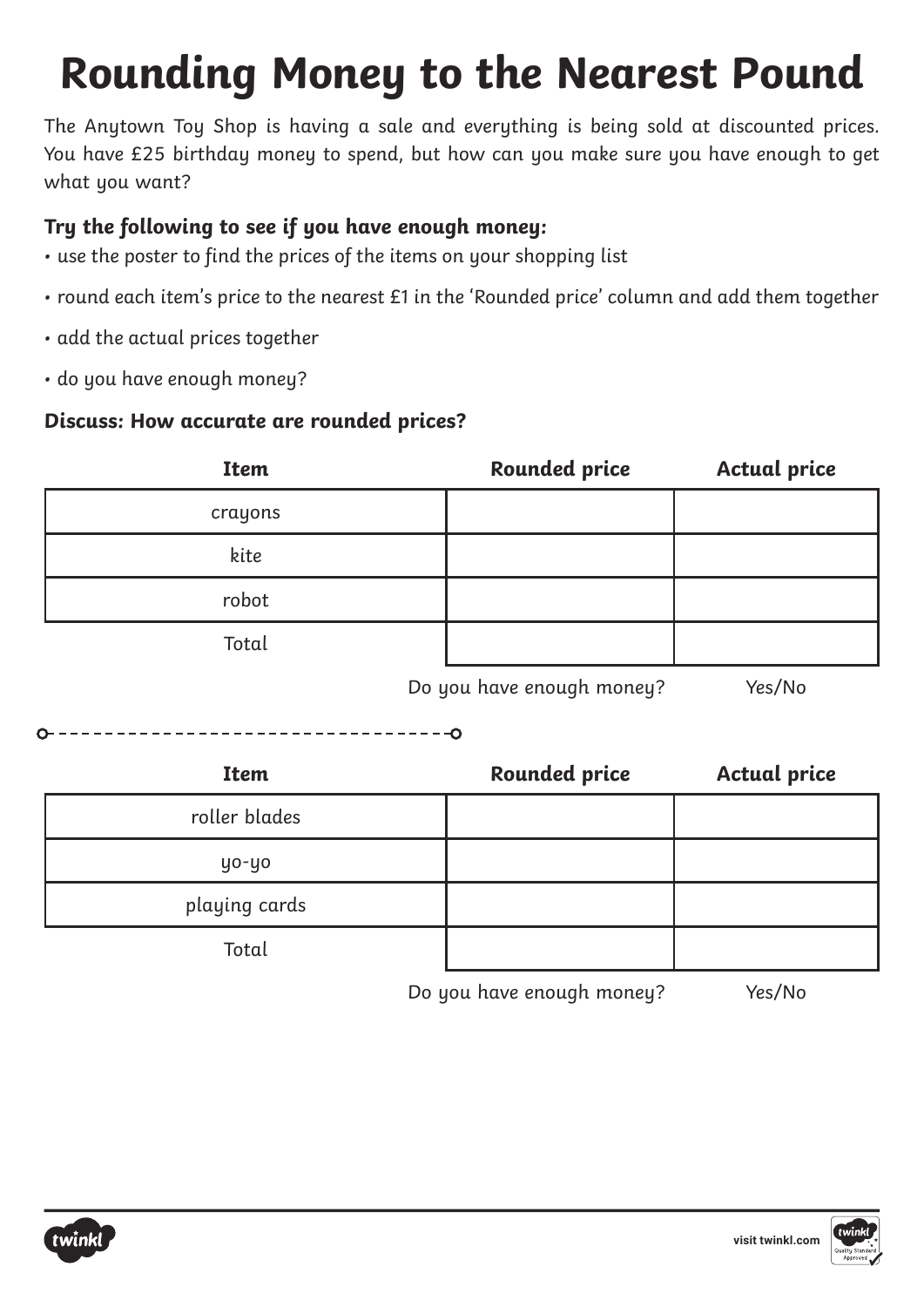| <b>Item</b>        |        | <b>Rounded price</b>      | <b>Actual price</b> |
|--------------------|--------|---------------------------|---------------------|
| kite               |        |                           |                     |
| teddy bear         |        |                           |                     |
| building bricks    |        |                           |                     |
| Total              |        |                           |                     |
|                    |        | Do you have enough money? | Yes/No              |
|                    | $-$ -O |                           |                     |
| <b>Item</b>        |        | <b>Rounded price</b>      | <b>Actual price</b> |
| doll               |        |                           |                     |
| remote control car |        |                           |                     |
| fidget spinner     |        |                           |                     |
| Total              |        |                           |                     |
|                    |        | Do you have enough money? | Yes/No              |
|                    | $-$ -O |                           |                     |
| <b>Item</b>        |        | <b>Rounded price</b>      | <b>Actual price</b> |
| train              |        |                           |                     |
| game boy           |        |                           |                     |
| crayons            |        |                           |                     |
| Total              |        |                           |                     |
|                    |        | Do you have enough money? | Yes/No              |
|                    |        | $\overline{\bullet}$      |                     |
| <b>Item</b>        |        | <b>Rounded price</b>      | <b>Actual price</b> |
| fidget spinner     |        |                           |                     |
| playing cards      |        |                           |                     |
| building bricks    |        |                           |                     |

Total

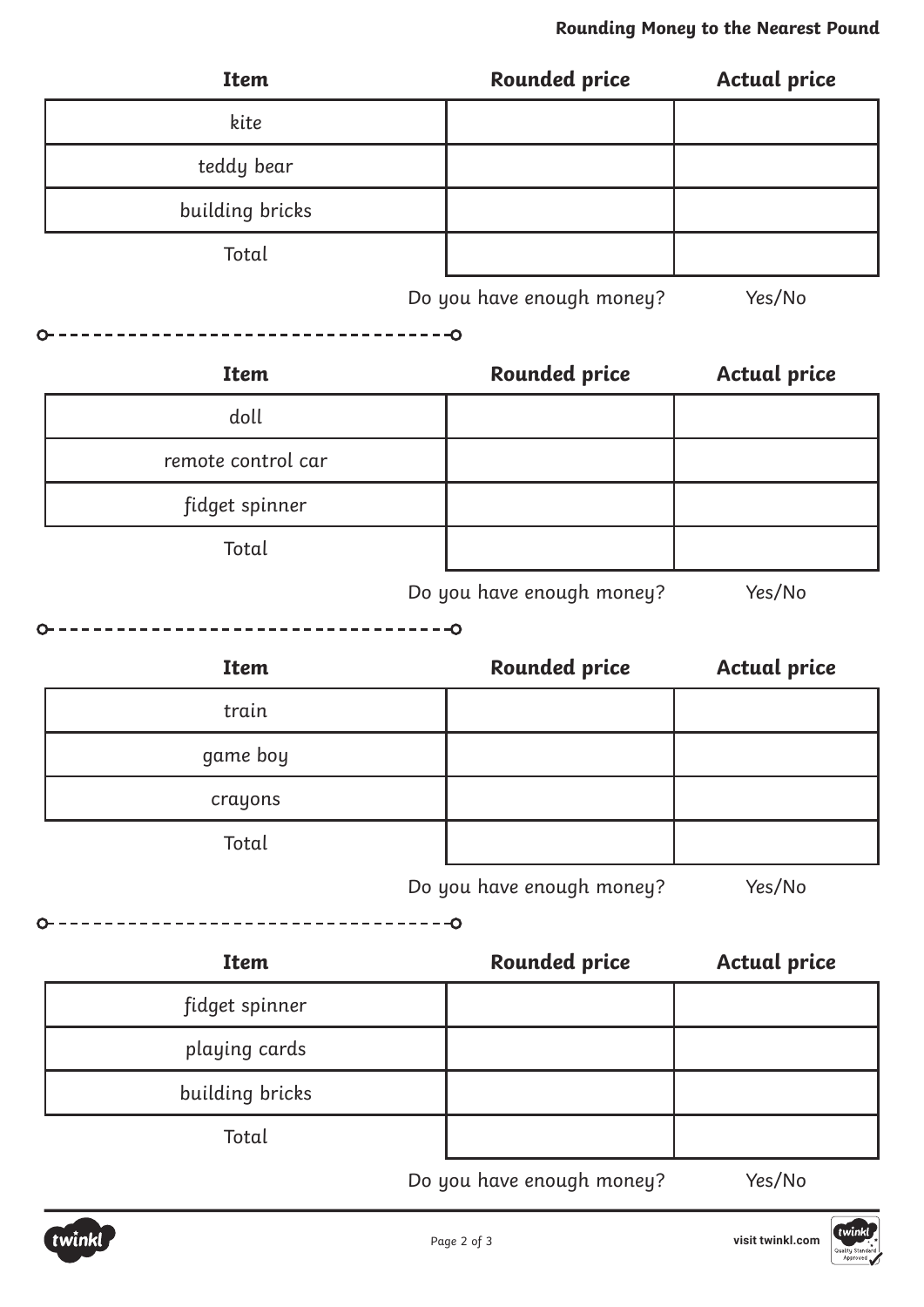| <b>Item</b>   | <b>Rounded price</b>      | <b>Actual price</b> |
|---------------|---------------------------|---------------------|
| robot         |                           |                     |
| train         |                           |                     |
| crayons       |                           |                     |
| Total         |                           |                     |
|               | Do you have enough money? | Yes/No              |
|               | $\overline{\bullet}$      |                     |
| <b>Item</b>   | <b>Rounded price</b>      | <b>Actual price</b> |
| playing cards |                           |                     |
| yo-yo         |                           |                     |
| teddy bear    |                           |                     |
| Total         |                           |                     |

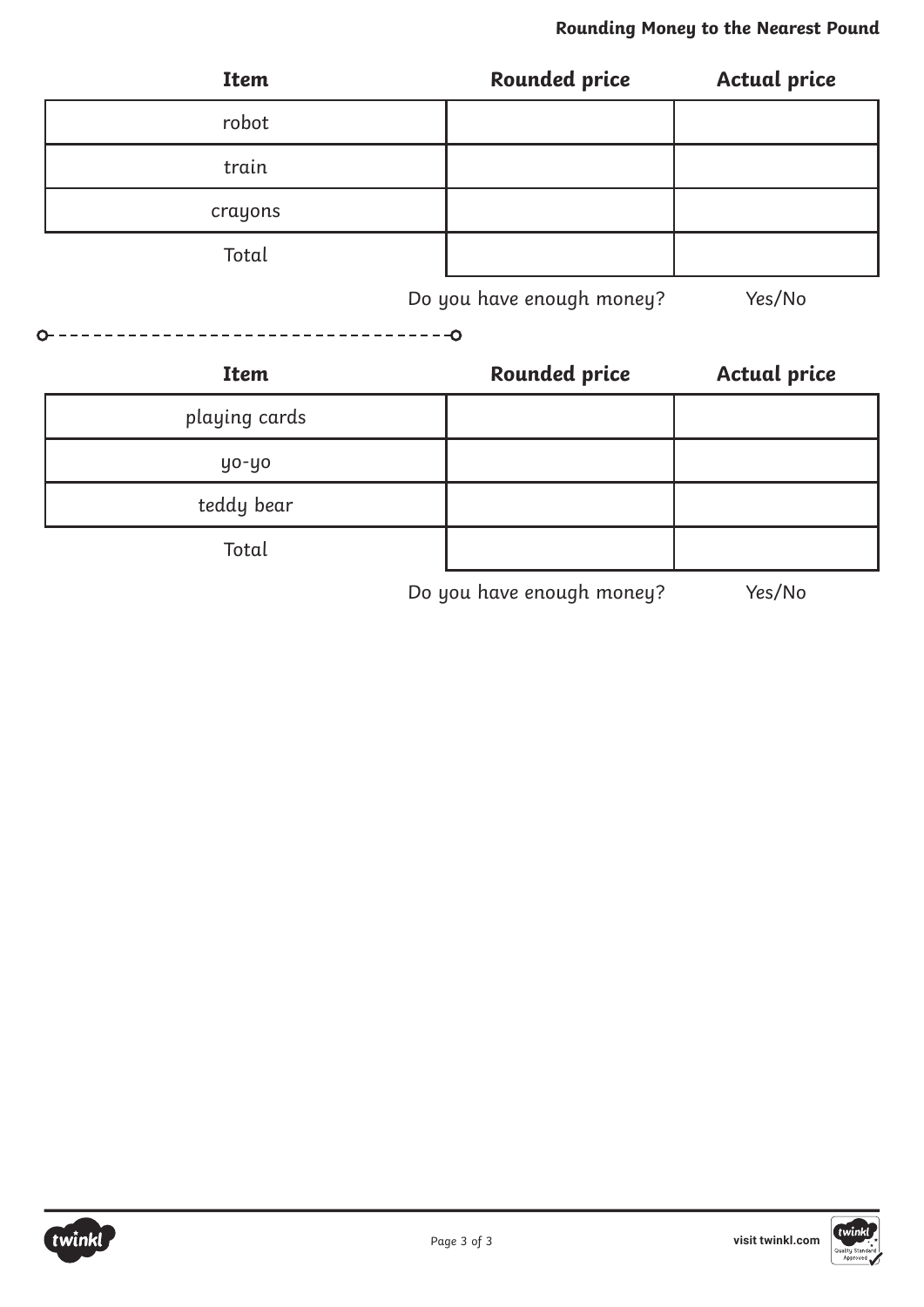



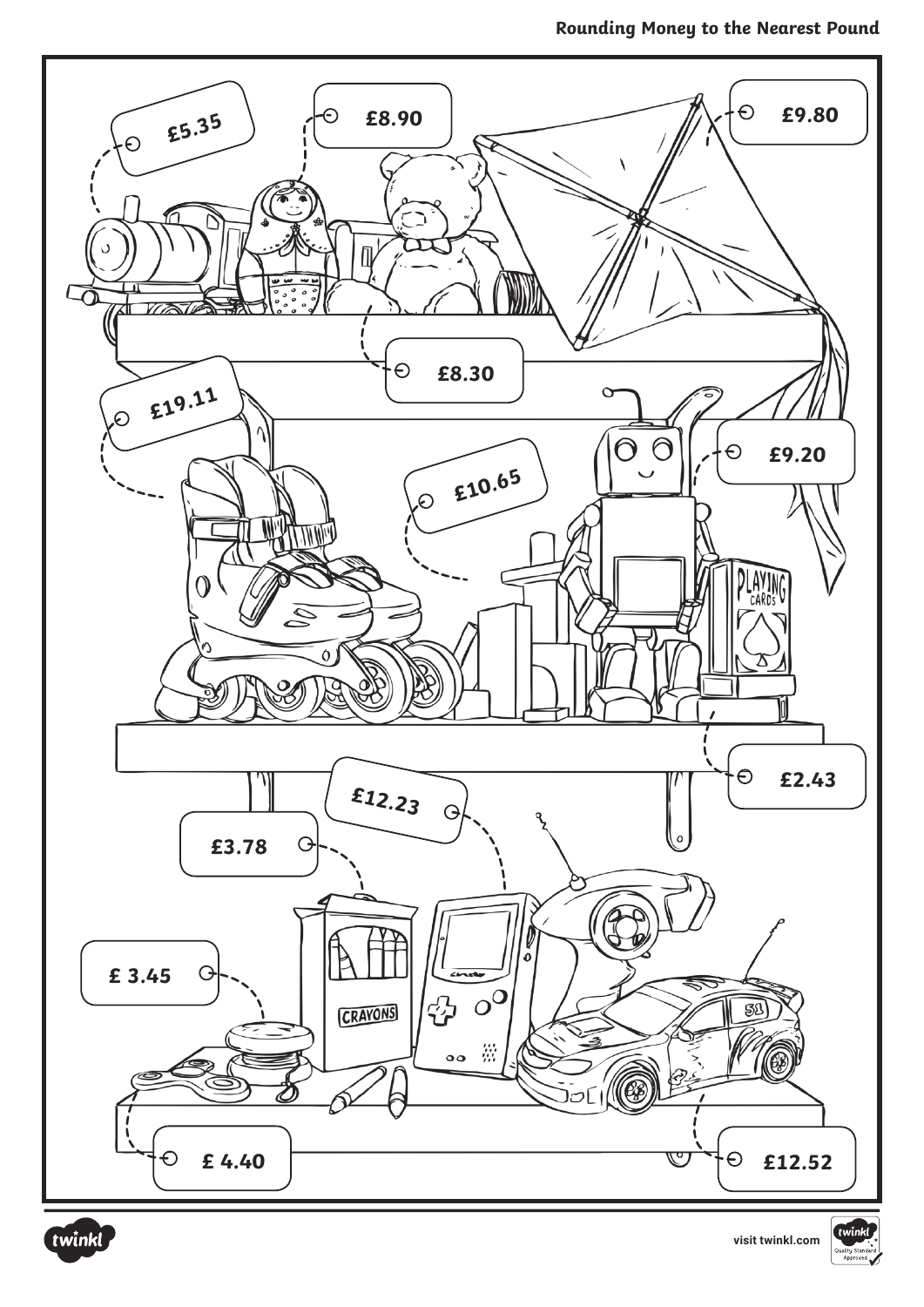# Rounding Money to the Nearest Pound **Answers**

| <b>Item</b> | <b>Rounded price</b> | <b>Actual price</b> |
|-------------|----------------------|---------------------|
| crayons     | £4.00                | £3.78               |
| kite        | £10.00               | £9.80               |
| robot       | £9.00                | £9.20               |
| Total       | £23.00               | £22.78              |
|             |                      |                     |

Do you have enough money? **Yes**/No

| <b>Item</b>   | <b>Rounded price</b> | <b>Actual price</b> |
|---------------|----------------------|---------------------|
| roller blades | £19.00               | £19.11              |
| уо-уо         | £3.00                | £3.45               |
| playing cards | £2.00                | £2.43               |
| Total         | £24.00               | £24.99              |

Do you have enough money? **Yes**/No

| <b>Item</b>     | <b>Rounded price</b> | <b>Actual price</b> |
|-----------------|----------------------|---------------------|
| kite            | £10.00               | £9.80               |
| teddy bear      | £8.00                | £8.30               |
| building bricks | £11.00               | £10.65              |
| Total           | £29.00               | £28.75              |

Do you have enough money? Yes/**No**

| <b>Item</b>        | <b>Rounded price</b>                                       | <b>Actual price</b>           |
|--------------------|------------------------------------------------------------|-------------------------------|
| doll               | £9.00                                                      | £8.90                         |
| remote control car | £13.00                                                     | £12.52                        |
| fidget spinner     | £4.00                                                      | £4.40                         |
| Total              | £26.00                                                     | £25.82                        |
|                    | $\mathbf{D}$ a trace la sera anomala na amarc $\mathbf{D}$ | $\lambda$ / $\sim$ /MI $\sim$ |